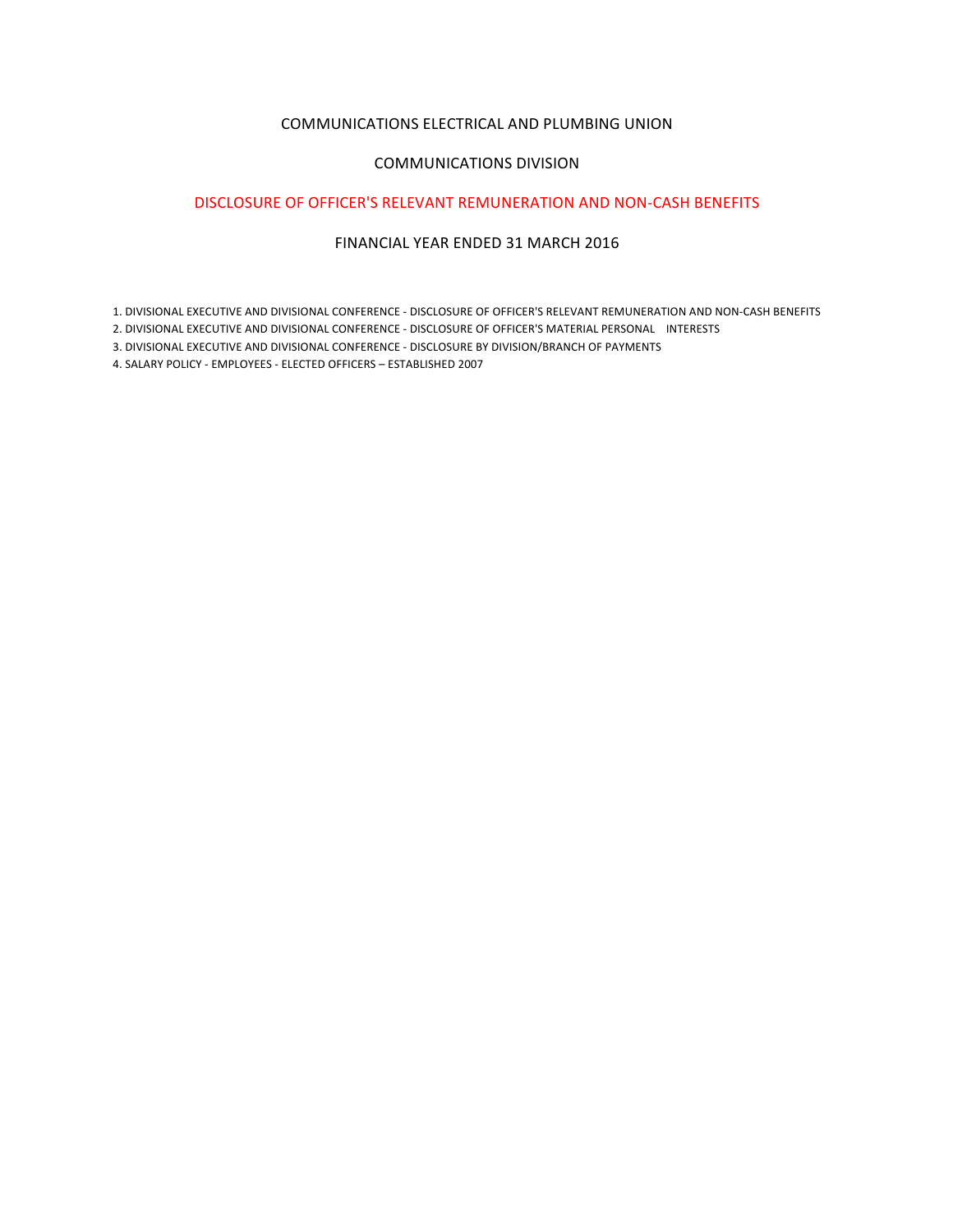# 1. DIVISIONAL EXECUTIVE AND DIVISIONAL CONFERENCE - DISCLOSURE OF OFFICER'S RELEVANT REMUNERATION AND NON-CASH BENEFITS

| CEPU Communications Division - Disclosure of Remuneration & Benefits |                                              |                    |                   |                                          |  |  |
|----------------------------------------------------------------------|----------------------------------------------|--------------------|-------------------|------------------------------------------|--|--|
| <b>Name</b>                                                          | <b>Designation</b>                           | <b>Salary Paid</b> | <b>Super Paid</b> | <b>Non Cash Benefits</b>                 |  |  |
| <b>Greg Rayner</b>                                                   | <b>Divisional Secretary</b>                  | \$106,897.53       | \$17,981.76       | Car, Qantas Club Membership              |  |  |
| John O'Donnell                                                       | <b>Divisional Assistant Secretary</b>        | \$79,409.82        | \$13,357.92       | Qantas Club Membership                   |  |  |
| Nicole Robinson                                                      | <b>Divisional Assistant Secretary</b>        | \$79,409.82        | \$13,357.92       | Qantas Club Membership                   |  |  |
| <b>Bernie Clarke</b>                                                 | Divisional Vice President                    | \$1,500.00         | <b>NIL</b>        | <b>NIL</b>                               |  |  |
| Lisa-Maree Bahls                                                     | Divisional Vice President Affirmative Action | \$1,500.00         | <b>NIL</b>        | <b>NIL</b>                               |  |  |
| Jim Metcher                                                          | DE/DC Member                                 | <b>NIL</b>         | <b>NIL</b>        | <b>NIL</b>                               |  |  |
| Shane Murphy                                                         | <b>Divisional President</b>                  | \$3,000.00         | <b>NIL</b>        | <b>NIL</b>                               |  |  |
| Alex Jansen                                                          | DE/DC Member                                 | <b>NIL</b>         | <b>NIL</b>        | <b>NIL</b>                               |  |  |
| <b>James Perkins</b>                                                 | DE/DC Member                                 | <b>NIL</b>         | <b>NIL</b>        | <b>NIL</b>                               |  |  |
| Joan Doyle                                                           | DE Member                                    | <b>NIL</b>         | <b>NIL</b>        | <b>NIL</b>                               |  |  |
| Val Butler                                                           | DE/DC Member                                 | <b>NIL</b>         | <b>NIL</b>        | <b>NIL</b>                               |  |  |
| John Ellery                                                          | DE/DC Member                                 | <b>NIL</b>         | <b>NIL</b>        | <b>NIL</b>                               |  |  |
| Maureen Parker                                                       | DE/DC Member                                 | <b>NIL</b>         | <b>NIL</b>        | <b>NIL</b>                               |  |  |
| Phil Hughes                                                          | DE/DC Member                                 | <b>NIL</b>         | <b>NIL</b>        | <b>NIL</b>                               |  |  |
| <b>Brian Kershaw</b>                                                 | DE/DC Member                                 | <b>NIL</b>         | <b>NIL</b>        | <b>NIL</b>                               |  |  |
| <b>Nick Townsend</b>                                                 | DE/DC Member                                 | <b>NIL</b>         | <b>NIL</b>        | <b>NIL</b>                               |  |  |
| Barry McVee                                                          | DE/DC Member                                 | <b>NIL</b>         | <b>NIL</b>        | <b>NIL</b>                               |  |  |
| John (Norman) Tredrea                                                | DE/DC Member                                 | <b>NIL</b>         | <b>NIL</b>        | <b>NIL</b>                               |  |  |
| Peter Miller                                                         | DE/DC Member                                 | <b>NIL</b>         | <b>NIL</b>        | <b>NIL</b>                               |  |  |
| <b>Greg Colbeck</b>                                                  | DE/DC Member                                 | <b>NIL</b>         | <b>NIL</b>        | <b>NIL</b>                               |  |  |
| Paul Kallipolitis                                                    | DC/DC Member                                 | <b>NIL</b>         | <b>NIL</b>        | <b>NIL</b>                               |  |  |
| Cameron Bird                                                         | DC Member                                    | <b>NIL</b>         | <b>NIL</b>        | <b>NIL</b>                               |  |  |
| <b>Rita Karim</b>                                                    | DC Member                                    | <b>NIL</b>         | <b>NIL</b>        | <b>NIL</b>                               |  |  |
| Dharmpal Singh                                                       | DC Member                                    | <b>NIL</b>         | <b>NIL</b>        | <b>NIL</b>                               |  |  |
| Leroy Lazaro                                                         | DC Member                                    | <b>NIL</b>         | <b>NIL</b>        | <b>NIL</b>                               |  |  |
| <b>Anthony Veal</b>                                                  | DC Member                                    | <b>NIL</b>         | <b>NIL</b>        | <b>NIL</b>                               |  |  |
| Chris Punshon                                                        | DC Member                                    | <b>NIL</b>         | <b>NIL</b>        | <b>NIL</b>                               |  |  |
| Paul Lightfoot                                                       | DC Member                                    | <b>NIL</b>         | <b>NIL</b>        | <b>NIL</b>                               |  |  |
|                                                                      |                                              |                    |                   |                                          |  |  |
| <b>Previously Elected Officers</b>                                   |                                              |                    |                   |                                          |  |  |
| *Dan Dwyer                                                           | <b>Divisional Secretary</b>                  | \$155,382.21       | \$8,842.02        | Car, Home Phone                          |  |  |
| *Ken Hardistv                                                        | <b>Divisional Assistant Secretary</b>        | \$77,409.23        | \$6,568.38        | Car, Car Parking, Qantas Club Membership |  |  |
| *Martin O'Nea                                                        | <b>Divsional Assistant Secretary</b>         | \$61,708.18        | \$8,078.36        | Qantas Club Membership                   |  |  |
| Graham Lorrain                                                       | DC Member                                    | <b>NIL</b>         | <b>NIL</b>        | <b>NIL</b>                               |  |  |
| Geoff Taylor                                                         | DE/DC Member                                 | <b>NIL</b>         | <b>NIL</b>        | <b>NIL</b>                               |  |  |
| Steve Butterworth                                                    | DE/DC Member                                 | <b>NIL</b>         | <b>NIL</b>        | <b>NIL</b>                               |  |  |
| Gil Enzon                                                            | DC Member                                    | <b>NIL</b>         | <b>NIL</b>        | <b>NIL</b>                               |  |  |
| Sue Rilev                                                            | DE/DC Member                                 | <b>NIL</b>         | <b>NIL</b>        | <b>NIL</b>                               |  |  |
| Len Cooper                                                           | <b>Divisional President</b>                  | <b>NIL</b>         | <b>NIL</b>        | <b>NIL</b>                               |  |  |
| Mario Royeca                                                         | <b>Divisional Vice President</b>             | \$1,500.00         | <b>NIL</b>        | <b>NIL</b>                               |  |  |
| <b>Bill Forgarty</b>                                                 | DC Member                                    | <b>NIL</b>         | <b>NIL</b>        | <b>NIL</b>                               |  |  |
| Debra McDowell                                                       | DC Member                                    | <b>NIL</b>         | <b>NIL</b>        | <b>NIL</b>                               |  |  |
| Don Watwon                                                           | DC Member                                    | <b>NIL</b>         | <b>NIL</b>        | <b>NIL</b>                               |  |  |
|                                                                      |                                              |                    |                   |                                          |  |  |

The Officer had annual leave cashed/Termination Payment